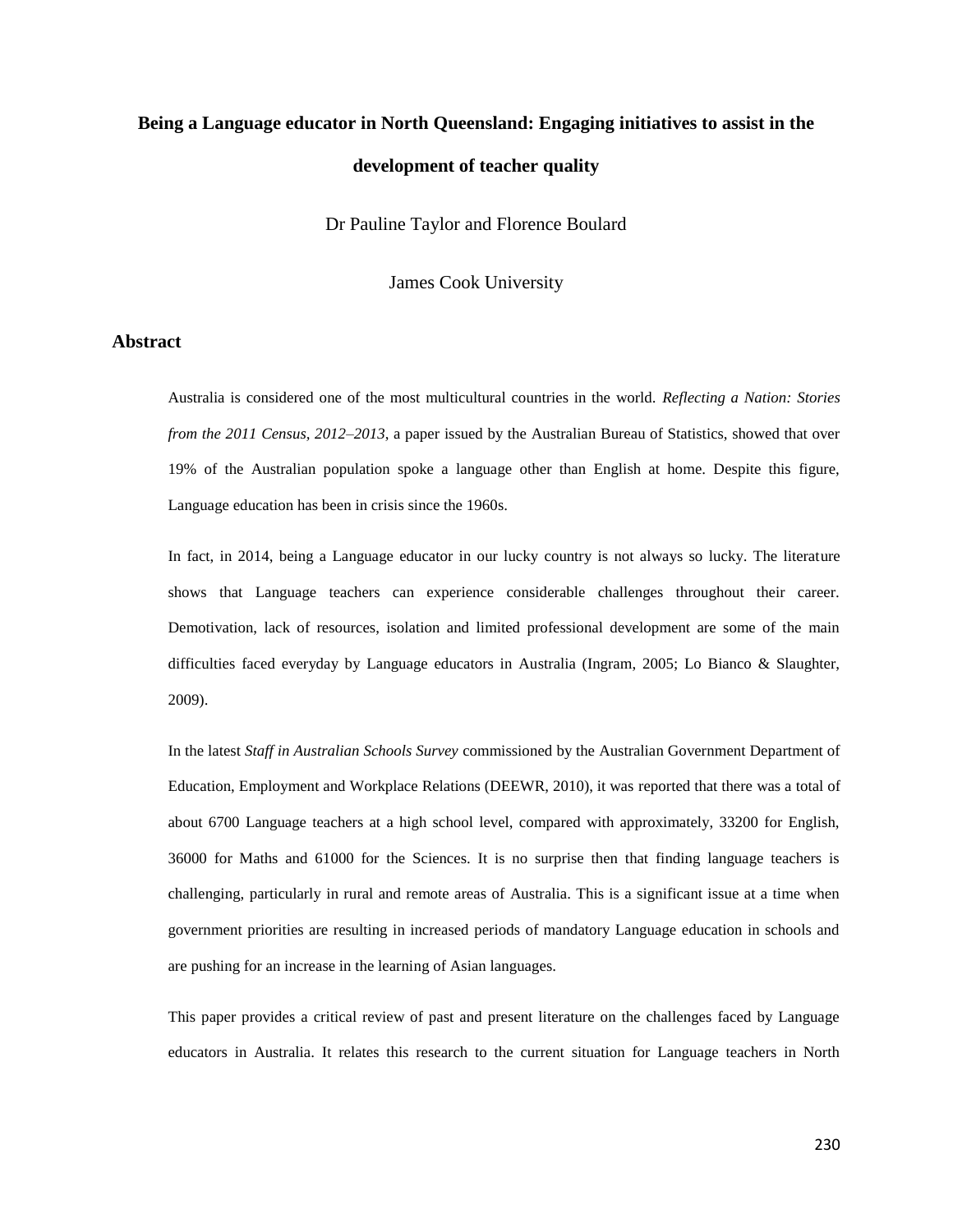Queensland and presents a series of initiatives focussed on developing quality Language education in this region.

#### **Introduction**

In 2014, Australia's Education Minister Christopher Pyne has on many occasions indicated his wish to see more young Australians studying foreign languages at both school and university levels. Through this message Australians have been reminded about the economic importance of its citizens gaining some foreign language skills in particular in Asian languages.

In 2013, the Department of Education of the Australian Government published a report indicating that the Australian Government was planning to revive the teaching of foreign languages in Australian schools within a decade. Their goal is to return the percentage of Year 12 students studying a language to at least 40 per cent, a figure that was last seen in Australia during the 1960s. According to language experts Lo Bianco and Slaughter (2009), the most important factor in the equation of improving the language situation in Australia is to invest in Language teachers from the moment they start university and throughout the rest of their career. Supporting Language teachers is seen as crucial to ensuring they remain in the profession.

In a 2012 ABC report by Catherine McGrath and Ross Garnaut, Distinguished Professor of Economics at the Australian National University and both the Vice-Chancellor's Fellow and the Professorial Fellow of Economics at The University of Melbourne, explained that all around the country, Language educators tell the same story: a lack of teachers, a lack of resources, a lack of enrolments. In *The Coalition's Policy for Schools: Students First* published by the Liberal National Party in August 2013 it was explained that: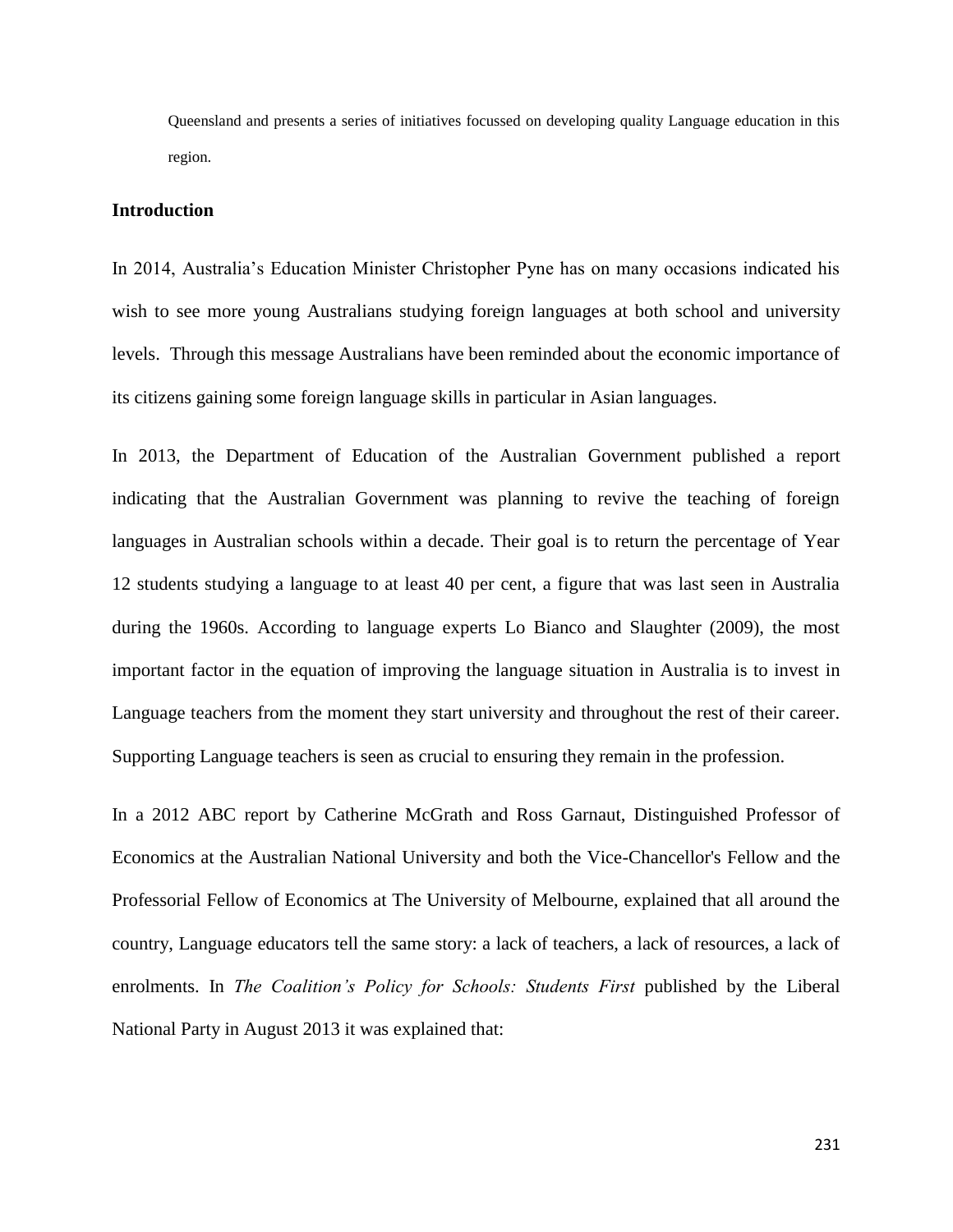*There are only around 9,500 teachers teaching Languages Other Than English, out of a workforce of some 290,000 teachers. This needs to change if we are to ensure more children have access to language education over the next decade*. (p. 14)

# **Literature Review**

There have been many language policies in Australia that recognise the importance and value of foreign language education for the nation (Ingram, 2000; Lo Bianco & Slaughter, 2009). In 2011, a survey was conducted by the Australian Bureau of Statistics revealing that 19% of the Australian population was speaking a language other than English at home. Despite the obvious bilingual richness of Australia and the extensive research that demonstrates the benefits of second language learning, language educators across the country consistently have to battle for their subject within the school curriculum andargue that their role can be of significance for the education of young Australians and the future of this country. According to Lo Bianco and Slaughter (2009), one of the possible reasons for this constant battle could be related to the negative perception of the community and students, who may not consider second language education to be critical.

It was only after the Second World War that the idea of a monolingual Australia started to change. Prior to 1945, the learning or use of languages other than English was discouraged in Australia; this is especially true for Aboriginal languages which at the time were being actively and deliberately discouraged by the Government (Lo Bianco, 1987). According to Muenstermann (2001), as language teaching was not popular in Australia, migrants decided to create their own "ethnic schools" in order to maintain some aspect of their cultural heritage.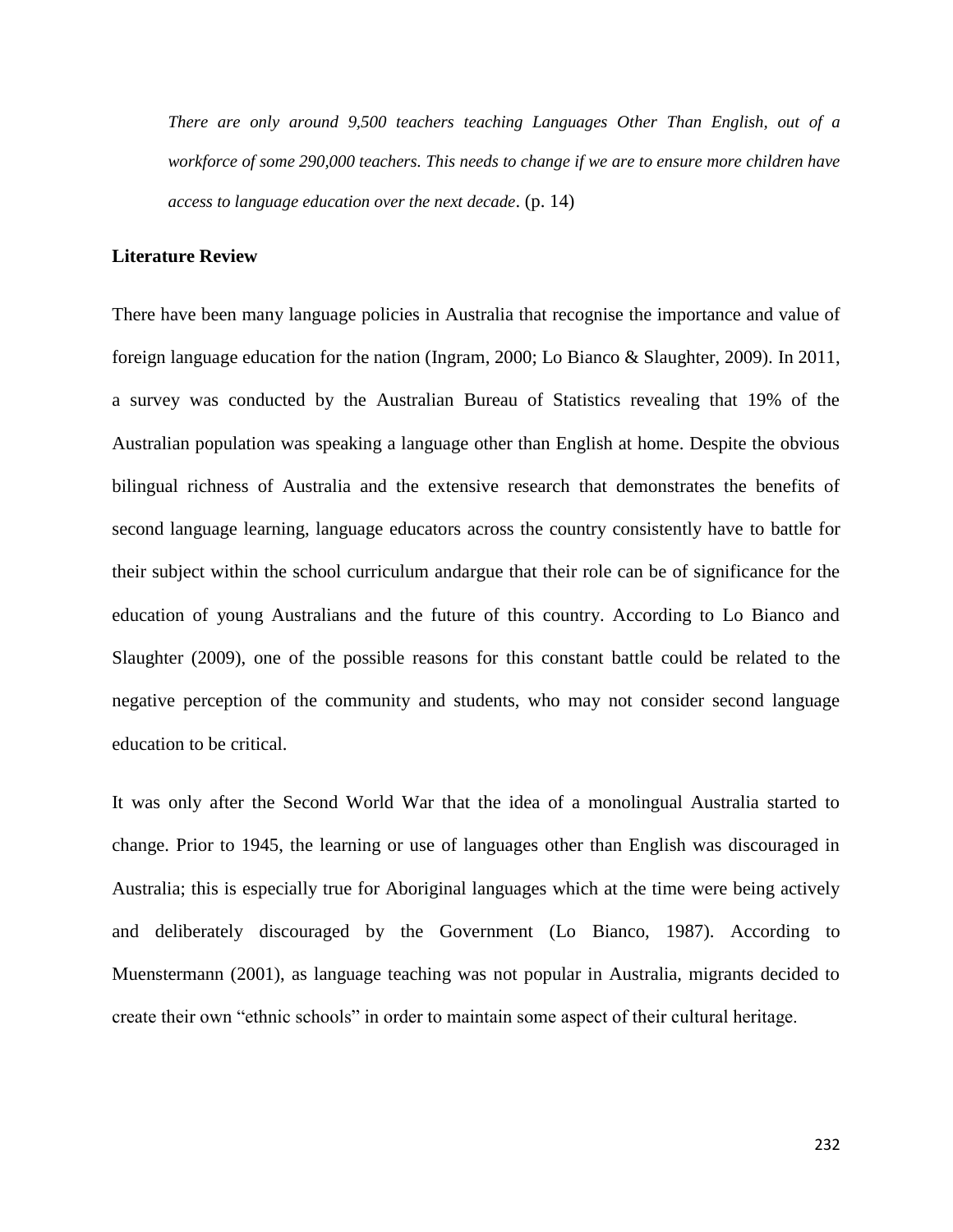However, the late 1960s were a period of dramatic political and social change for Australia. Ingram (2000) explains that prior to the 1960s the concept of multiculturalism was not as popular as it is today and therefore the English language was predominant in education and only some schools were teaching French, German and the classical languages (Latin and Greek). It was the introduction of the *Colombo Plan*, the abolition of the *White Australia* policy in 1972 and then, later, the implementation of the *Galbally Report* that significantly contributed to making Australia a more multicultural place with less space for xenophobia. In 1901, the *White Australia* policy was implemented and its main goal was to ensure that the future Australia would be made up of a homogenous group of British and European descendants with no space for people of colour. Ndhlovu (2008) describes this policy as being motivated by Australian's desire to guard Australian society against the perceived dangers inherent in allowing non-European, non-Anglo cultural groups into the country. One of the most disturbing restrictions of this policy was that to be eligible to migrate to the country, even European applicants had to undertake a dictation test in a language that was, in most cases, foreign to the applicants themselves. It was the immigration officers that could nominate in what language the dictation would be and it could be any of the European languages. Failing to be proficient in a certain language meant that you could be deported. It was only in 1947, under the Chifley's Labor government, that initiatives were put in place leading to the eventual abandonment in 1958 of the dictation as a requirement for migration (Ndhlovu, 2008).

The *Colombo Plan* in the 1950s was important in the history of Australia's international relations with Asia as it was the first significant step taken by the Commonwealth government to assist Australia in engaging with its close Northern neighbours (Oakman, 2010). The plan was put in place to provide assistance and greater opportunities for the people of Asia and by the same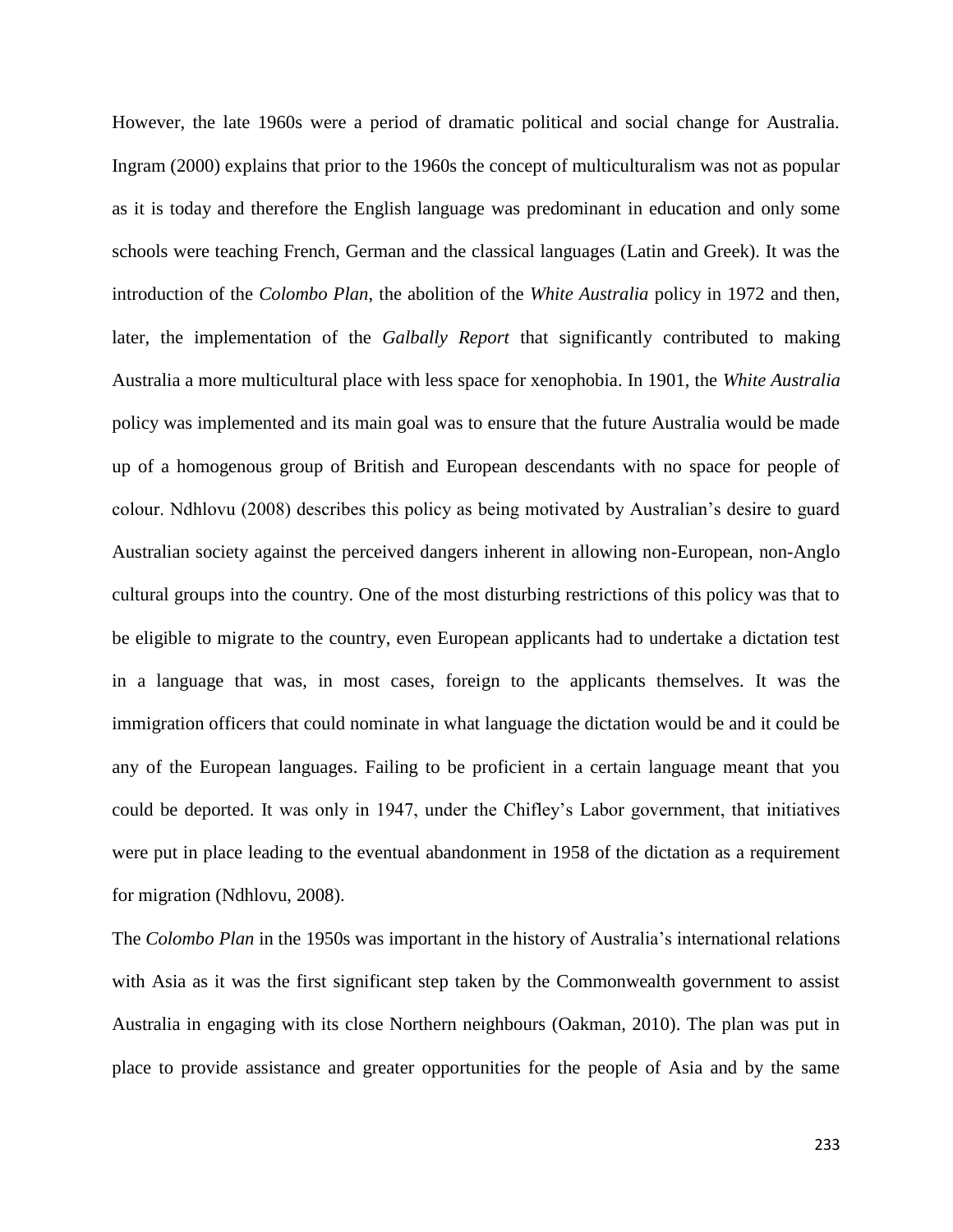token start a positive and long term bilateral relationship between Asian countries and Australia. However, it was not until the emergence of the *Galbally Report* in 1978 that the idea of a multicultural Australia,in which languages would be valued and cultures maintained, started to surface (Australia Government Department of Immigration and Citizenship). It is also relevant that 400,000 adult migrants had arrived in Australia from non-English speaking countries in the two years prior to the endorsement of the report. As a result, it was necessary for the government to implement programs and services that would enable all Australian society to achieve its full potential while at the same time being given opportunities to maintain its diverse cultural and linguistic heritage (Claydon, 1981).

According to the Australian Immigration Department (2012), these measures have benefited Australia at economic, humanitarian and social levels. Australia, which used to require all of its immigrants to learn English and British values, started to take further steps to encourage multiculturalism whilst acknowledging the new wave of cultural and linguistic diversity. Despite these official policies to boost multiculturalism in Australian society, immigrants were still being pressured to assimilate into the dominant Anglo-Celtic identity (Parry, 1998). However, language policies that were purposely focussed on addressing language issues in education started emerging in the 1980s (Ingram, 2000). In addition, funds were allocated to support ethnic schools, radio and television programs and newspapers in the languages of the Australian migrant communities (Ingram, 2000). These initiatives were of real value to Language educators. They allowed for language maintenance of migrants, the development of language awareness and, in some cases, a feeling of acceptance in the people of Australia.

While Australians may have accepted the fact that they are living in a country of multicultural richness where people speak different languages and share different cultures and beliefs, in

234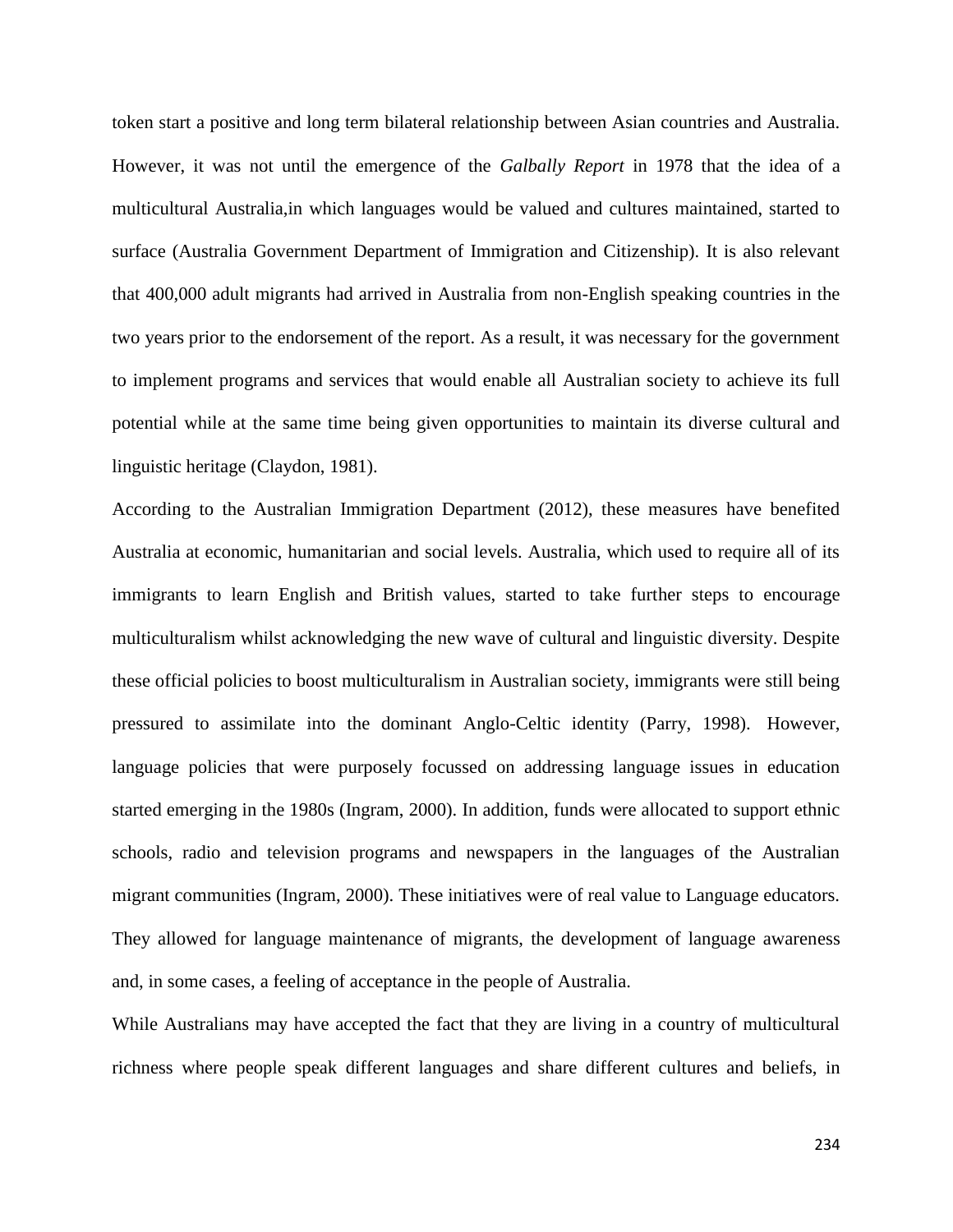reality the take-up of language learning in schools is still relatively low. The numerous language policies that have been put in place to promote second language learning in Australia reflect this persistent attitude. Despite the recognition of the economic and social benefits of multilingualism to Australia, year after year, the question appears to have remained unchanged in Language education policy and practice: Should language studies really be mandatory for young Australians in school?

There are over 20 different languages taught each year in Australian schools. In 2005, a total of 1,735,754 students were studying a language at some level throughout their schooling years (Liddicoat, Scarino, Curnow, Kohler, Scrimgeour, & Morgan, 2007). At first, these figures may indicate that the situation is satisfactory; that Australians are very much engaged in second language education. However, the number of language students in the senior school continues to remain low in comparison with other Western countries. According to Lindsey (2007) only 13% of final year secondary students are graduating with a second language compared to 40% in the 1960s. A report published by the *Group of Eight* Australian universities\* in 2007 showed that the history of second language education is not very glorious at university level either with numerous language programs being closed down throughout the years, leaving the number of languages being offered at just 29 in 2011 compared to the historical figure of 66 in 1997.

Australia is a multicultural country and because cultures are always accompanied by languages, serious thoughts about the Language education situation in Australia have always been necessary. Language policies have helped to secure millions of dollars for Language education in Australia showing the commitment of the Australian Government to growing a multilingual country. For instance, the 2012-2013 Annual Report from the Department of Education, Employment and Workplace Relations explained that:

*<sup>\*</sup> Group of Eight* Australian universities is a coalition of leading Australian universities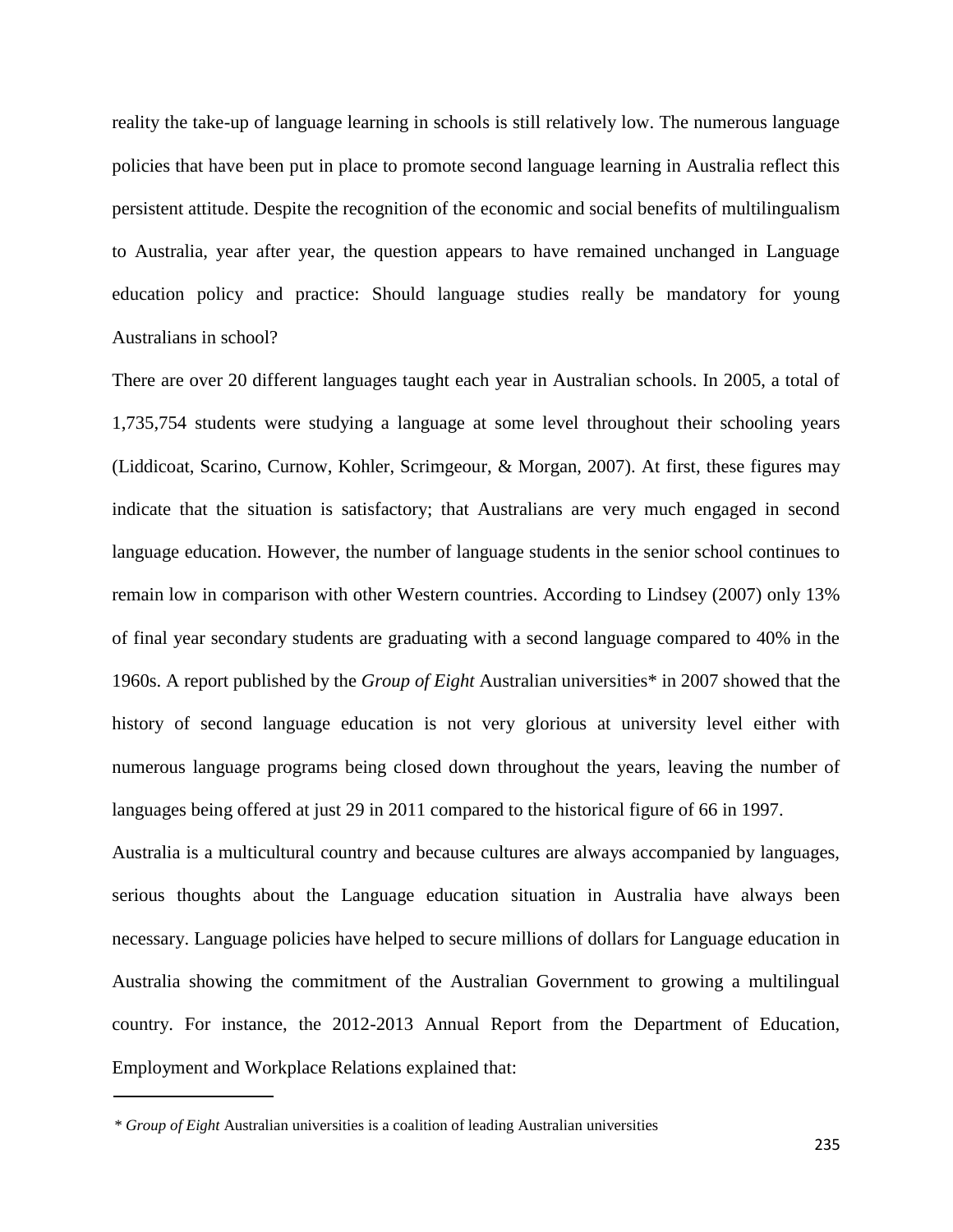*The Government's School Languages Program provided \$112 million from 2005 to 2008 to state and territory education authorities to support the teaching and learning of Asian, European, Aboriginal languages, Torres Strait Islander languages and Auslan in schools and community language programs in ethnic schools. […]The Government is also providing \$62.1 million over 2010–11 to 2013–14 through the* Schools Assistance Act 2008 *to support the teaching of Asian, European, Aboriginal languages, Torres Strait Islander languages and Auslan in nongovernment schools.* (DEEWR)

Recently, the Commonwealth Government provided \$9.8 million over two years from 2014-15 to conduct a one year trial to determine the effectiveness of early exposure to languages other than English through online language learning programmes (Australian Government Budget, 2014). However, this past and present investment does not seem to have had a major impact at the level of the daily Language teacher or on the number of Language teachers in schools. In fact, a report commissioned by Australian Council of State School Organisations and the Australian Parents Council, *The National Statement and Plan – making a difference or another decade of indifference?,* based on research conducted by Solved at McConchie Pty Ltd explained that:

*A shortage of language teachers remains a major impediment to the realisation of strong, universal languages programs. Replacing teachers who are transferred take leave or resign is a challenge for schools and jurisdictions. Sometimes a new language is started simply because a qualified teacher of the former language cannot be found*. (June, 2007, p.33)

In addition, Lo Bianco and Slaughter (2009) stated that: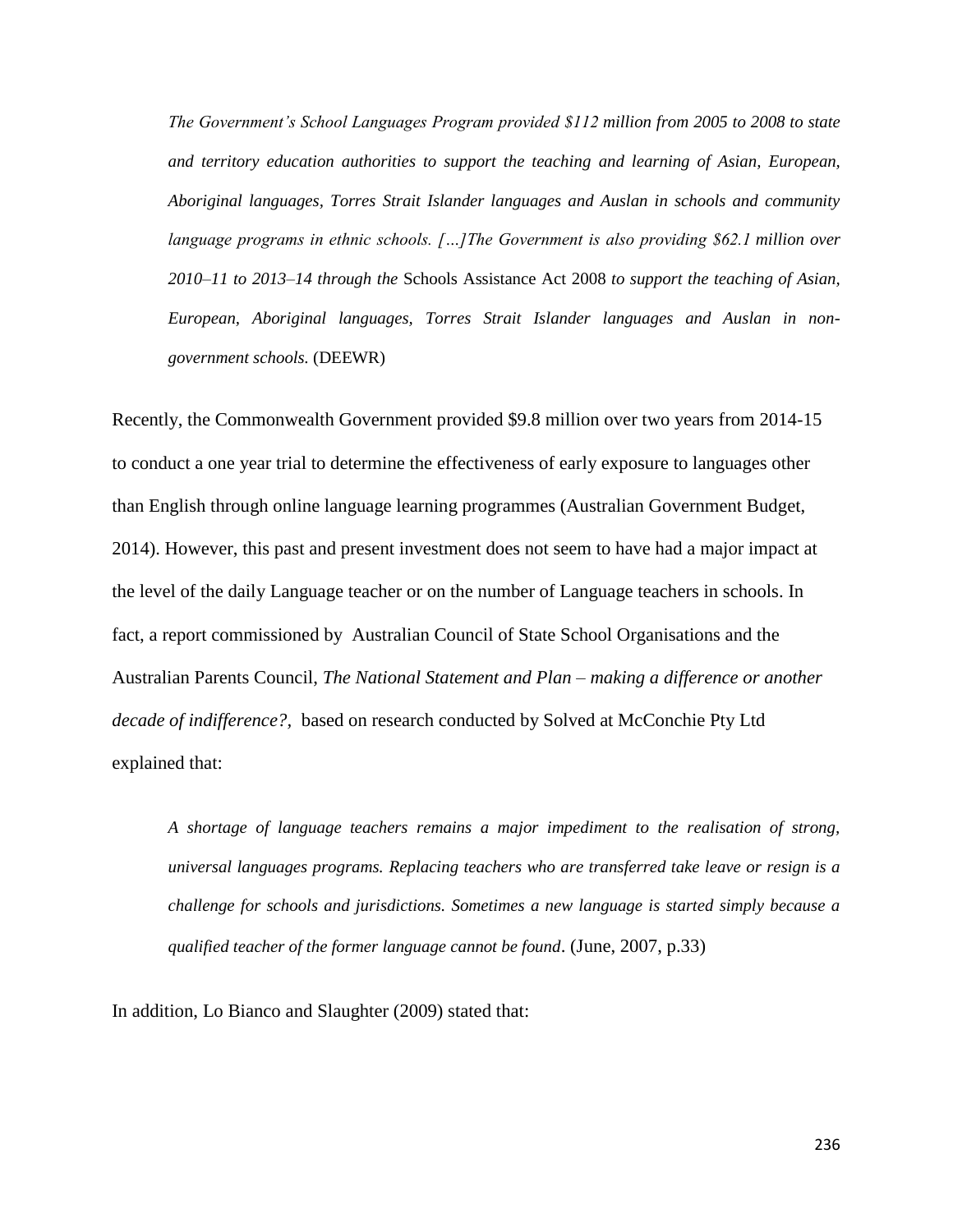*Teacher supply is arguably the most significant challenge facing languages education in Australia and the departure point for investigation of current provision and uptake.* (2009, p. 42)

Finding teachers, especially language teachers, to work in rural and remote areas of Australia is even more of a challenge. James Cook University is the main tertiary educator providers to communities living in North and Far North Queensland with two of its main campuses being located in Townsville and Cairns. Despite both campuses offering students the possibility to earn a Language education degree, in 2014 JCU has less than ten future language teachers in their final year of study. According to the Queensland Government schools directory, there are just under 500 schools in North Queensland and Far North Queensland. In 2012, James Cook University discontinued the Bachelor of Languages and the Bachelor of Education due to falling enrolments. Studies to become a Language teacher in the North can now only be completed through a generic Bachelor of Arts and a Bachelor of Education. In addition, students are now not able within these degrees, to select two languages as their teaching areas. This means they cannot graduate as a (solely) Language educator. This situation adds to the recruitment challenge for schools in sourcing qualified language teachers to work in North and Far North Queensland.

#### **Transformation in North Queensland**

At present, the dominant languages taught in schools in North and Far North Queensland are Japanese, Italian and French. Some schools are offering Chinese (Mandarin) and German. Only a few schools offer Indonesian. In May 2012, a language teachers' meeting was organised at James Cook University campus in Townsville. This Language forum was a first for Language teachers in the region, the purpose of which was to create a stronger sense of community amongst existing Language teachers in the region. The forum was also the start of promoting second language learning to the people of North and Far North Queensland more broadly. A total of 28

237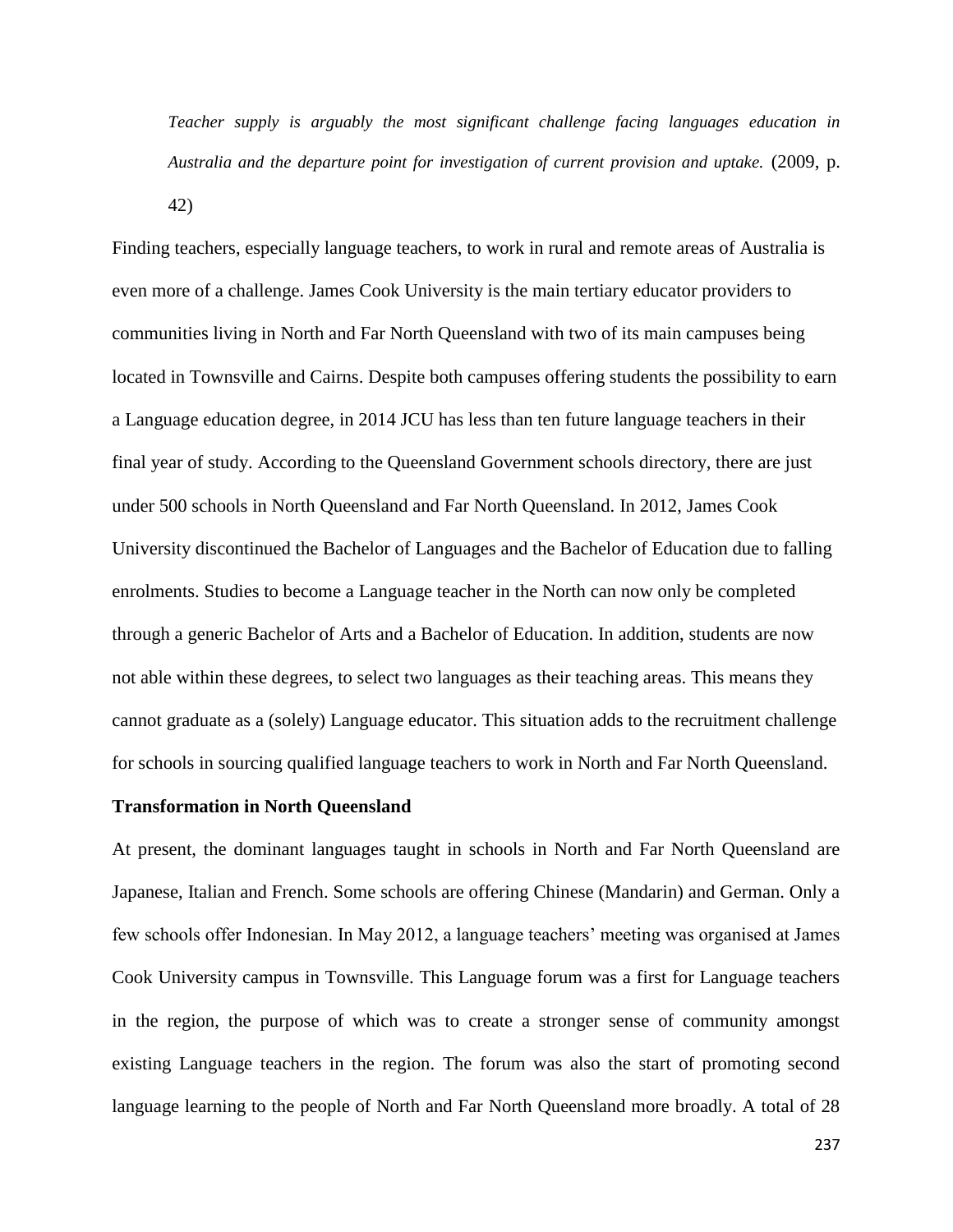language teachers participated in the free event. Throughout the forum, teachers completed surveys. The results showed that 42% of Language teachers feel isolated in secondary schools compared to 75% in primary schools. In addition, despite 74% of Language teachers agreeing that retention was a problem for languages in school and 48% believing that people in North Queensland are not interested in learning a foreign language, 92% of these Language teachers said they loved their job.

The survey results led to a renewed effort on the part of the university to assist and support these teachers and to see Language education growth in this part of Australia. A holistic approach was adopted underpinned by the work of Lo Bianco and Slaughter (2009, p. 27):

*All too often it is assumed that the motivations learners have available to them are the prospects of employment and other material advantage that attach to language learning. This outsider perspective on motivation is less tenable today in light of the powerful shifting of emphasis towards the internal perspective and experience of learners, and on the quality of micro-school experiences in influencing motivation, persistence and interest among language students* (Dörnyei, 2001a, 2001b, 2005, 2009) […] *policy is practice, in the hands of individual teachers and schools*.

By September 2012, a Language teacher's network had been established, the *North Queensland Language Teachers' Network*. Through this network, ongoing meetings have been organised and professional learning opportunities made freely available for Language educators in the region. Later, in 2013, an *Academy of Modern Languages* was launched at the Cairns campus of James Cook University in the hope of providing access to language education to the people of Far North Queensland but also to educate members of the community of the benefits of learning a foreign language.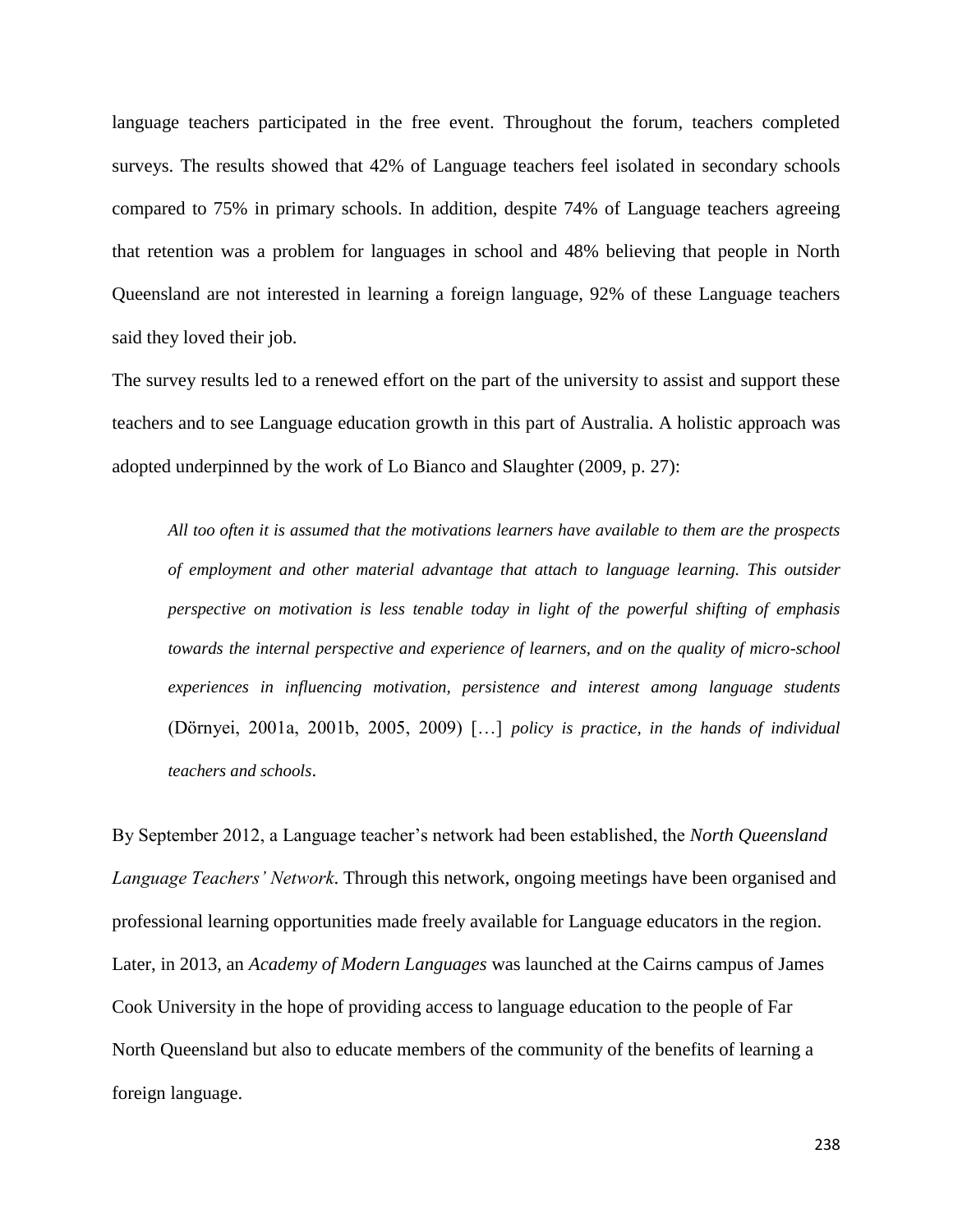As partnerships with schools became stronger, and teachers were able to communicate more effectively, James Cook University established a Language Mentor program in 2014. As part of this program, university students currently studying languages are working in collaboration with Language teachers in schools. These students are regularly attending language classes and working as mentors in the classroom. Teachers have found the program to be inspiring to school students while providing additional opportunities for authentic speaking and listening practice. The university students have also found the program rewarding as it helps them develop their leadership skills. For some of the students they have discovered a passion for teaching and are considering enrolling into a Graduate Diploma of Education upon completion of their undergraduate degree to become Language teachers themselves.

In June 2014, the discipline of Languages from the College of Arts, Society and Education at James Cook University received a HEPPP grant of \$31,742 to assist in the development of a *Young Language Ambassador* program. The JCU *Young Language Ambassador* program is a partnership between JCU and schools in the region that promotes the study of foreign languages while providing young people with the opportunity to develop their leadership skills. The program aims to reward outstanding Language students, promote internationalism in schools, increase students' retention in languages and continue to foster deeper relationships between JCU and the wider community. Students participating in this program will be invited to participate in young leadership workshops and an annual conference. Through this program, it is hoped that a vision for second language learning in the North and Far North Queensland region will be developed.

## **Conclusion**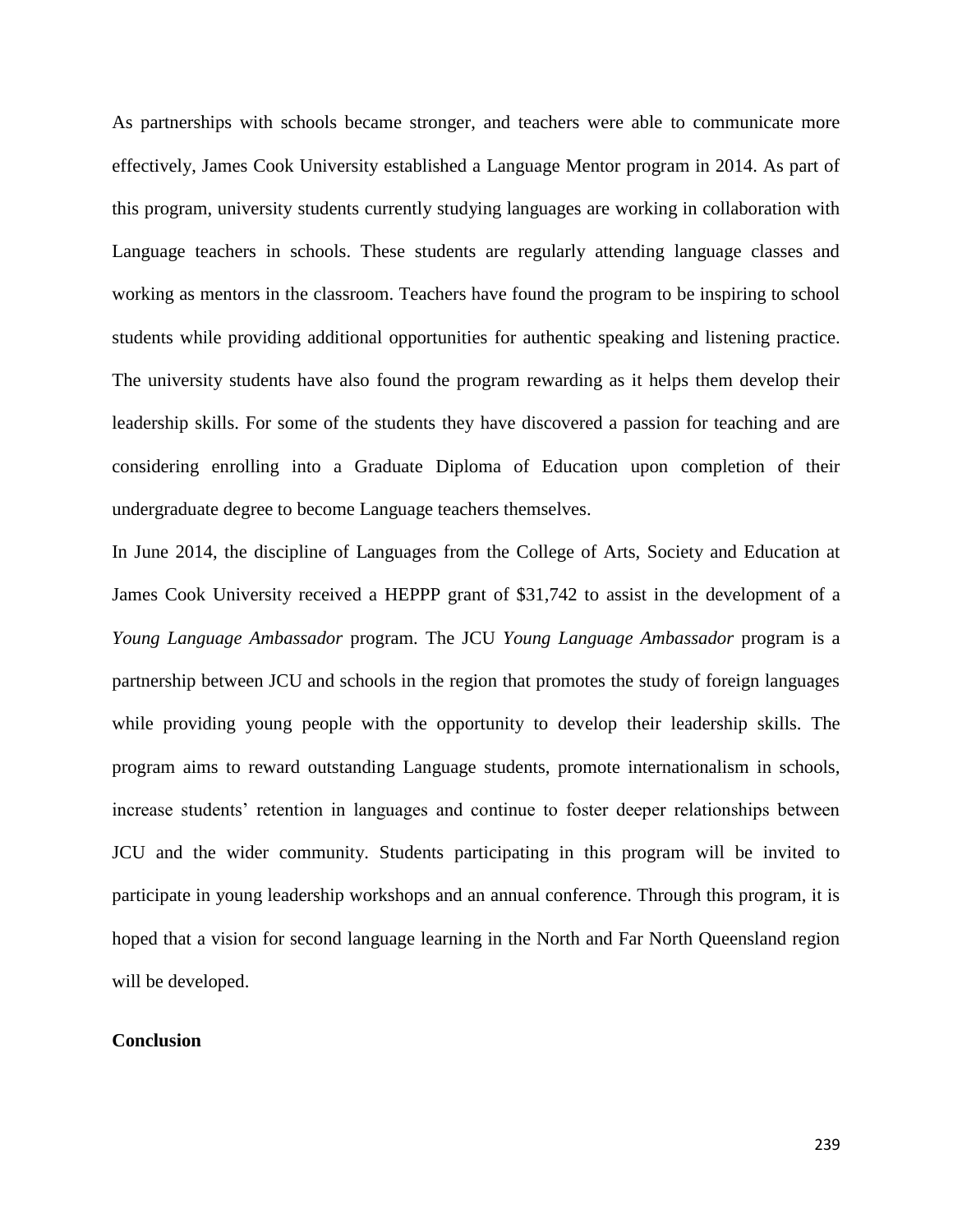Language teaching can be difficult in Australia but the described initiatives have helped to create a sense of community amongst Language educators in our region. Together, Language educators are working towards a common goal, restoring the profile of second language education in North and Far North Queensland and educating the wider community about the benefits of learning another language. As more young people participate in language programs, they will develop skills and attributes that will prepare them to make successful contributions to our region. Having more internationally-minded young leaders can bring a lot to any growing society, particularly when those leaders are local people. Finally, having more second language learners has the capacity to also increase the number of future language teachers, feeding into a cycle of growth for languages.

## **References**

- *Attitudes Towards the Study of Languages in Australian Schools: The National Statement and Plan - making a difference or another decade of indifference?* (2007). Retrieved from: http://www.aftv.vic.edu.au/resources/whylearnfrench/attitudestowardsthestudyoflanginau sschools.pdf
- *Australian Government Budget*. (2014). Retrieved from http://www.budget.gov.au/2014- 15/content/bp2/html/bp2\_expense-09.htm
- Claydon, L. (1981). Australia's Settlers: The Galbally Report. *International Migration Review*, *Vol 15, No. 1/2, Refugees Today* (Spring-Summer), 109-112.